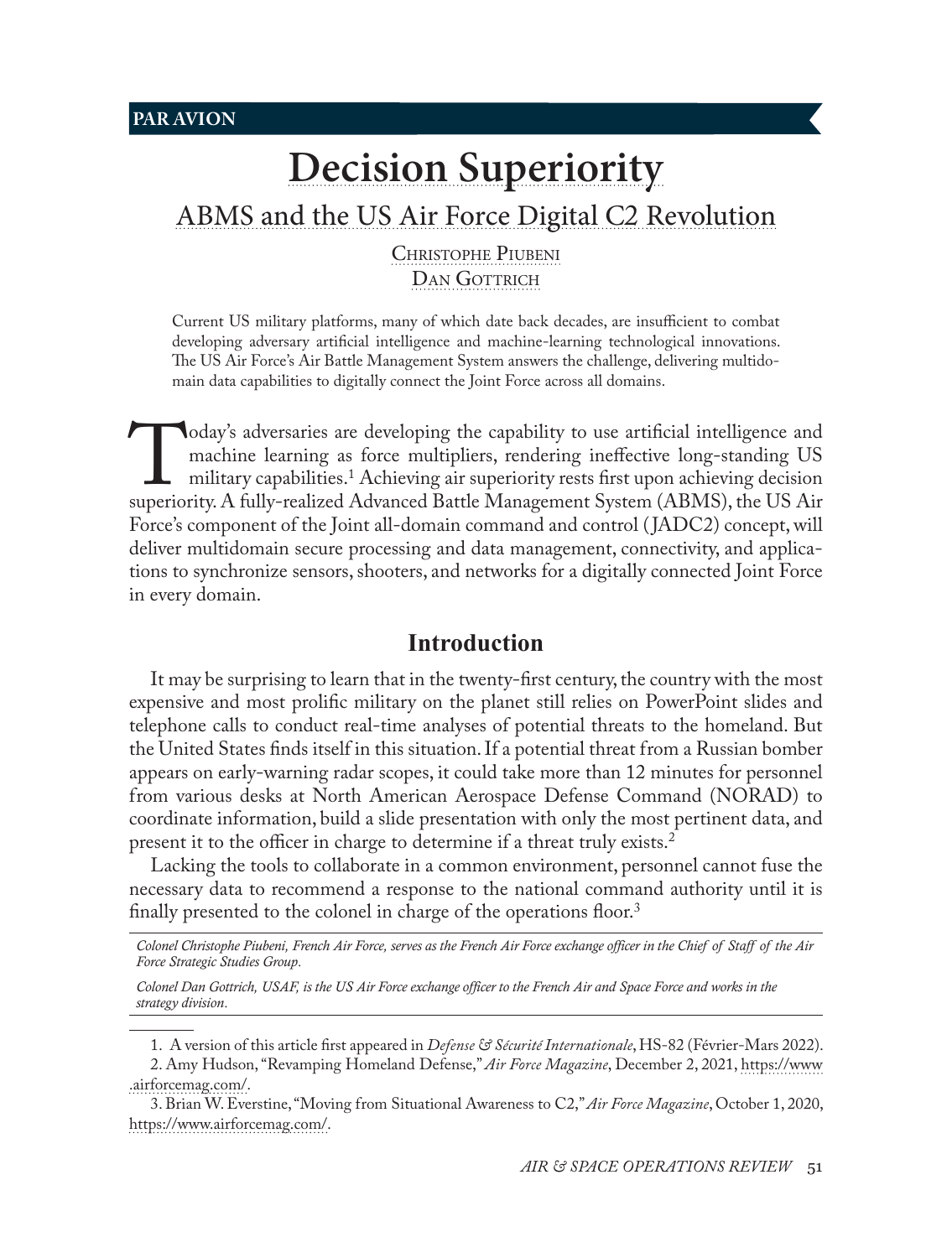#### *Decision Superiority*

Achieving air superiority has been the cornerstone of US military tactics since the end of the Cold War. But in today's world where adversaries are developing the capability to use artificial intelligence and machine learning as force multipliers, it no longer matters if the US military has the strongest force or the most accurate and powerful weapons. The ability to out-think (or in cyber terms, out-process) the adversary becomes the new goal; a nation's military cannot achieve air superiority without first achieving decision superiority.

## **Advanced Battle Management System**

The US Air Force has been working for several years on ABMS, a program that will fix these issues and allow commanders to receive data fused from multiple sources rapidly. The Pentagon charged the Air Force to develop the capabilities the Joint Force needs to operate outside traditionally stove-piped domains in an effort to gain and maintain decision advantage across the competition continuum.4 In March 2020, Major General Michael Fantini, the commander of the Air Force's Warfighting Integration Capability that was established to focus the service's innovation efforts, described decision advantage as "the collection, interpretation, and use of the information required to deter or win in tomorrow's conflicts." He stressed that success would "default to the side that is most connected across all domains: air, land, sea, space, and cyberspace."5

The ABMS is not just one thing or one platform to design. It has alternately been described as a network of networks and a system of systems; it is a new "internet of military things" that the Department of the Air Force's first-ever chief architect calls "an architecture to rule them all."6

The goal of ABMS is to replace the single paths of information coming to a central hub, such as in the NORAD example, with an environment where each system and operator works off the same shared data. A fully-realized ABMS will allow the delivery of multidomain secure processing and data management, connectivity, and applications to synchronize sensors, shooters, and networks, "connecting the right sensor to the right shooter" for a Joint Force that will be digitally connected in every domain for instantaneous awareness.<sup>7</sup> The concept was born from a recurring problem in the service replacing decades-old aircraft.

<sup>4.</sup> Chairman of the Joint Chiefs of Staff (CJCS), *Competition Continuum*, Joint Doctrine Note 1-19 (Washington, DC: CJCS, June 3, 2019).

<sup>5.</sup> Mike Fantini and Jake Sotiriadis, "The New Imperative: Connecting the Joint Force with a Digital Advantage," Defense News, March 23, 2020, [https://www.defensenews.com/](https://www.defensenews.com/opinion/2020/03/23/the-new-imperative-connecting-the-joint-force-with-a-digital-advantage/).

<sup>6.</sup> Fantini and Sotiriadis, "The New Imperative."

<sup>7.</sup> John Tirpak, "Brown: USAF Has Been 'Asleep at the Wheel' Too Long When It Comes to EMS," *Air Force Magazine*, January 27, 2021, [https://www.airforcemag.com/.](https://www.airforcemag.com/brown-usaf-has-been-asleep-at-the-wheel-too-long-when-it-comes-to-ems/)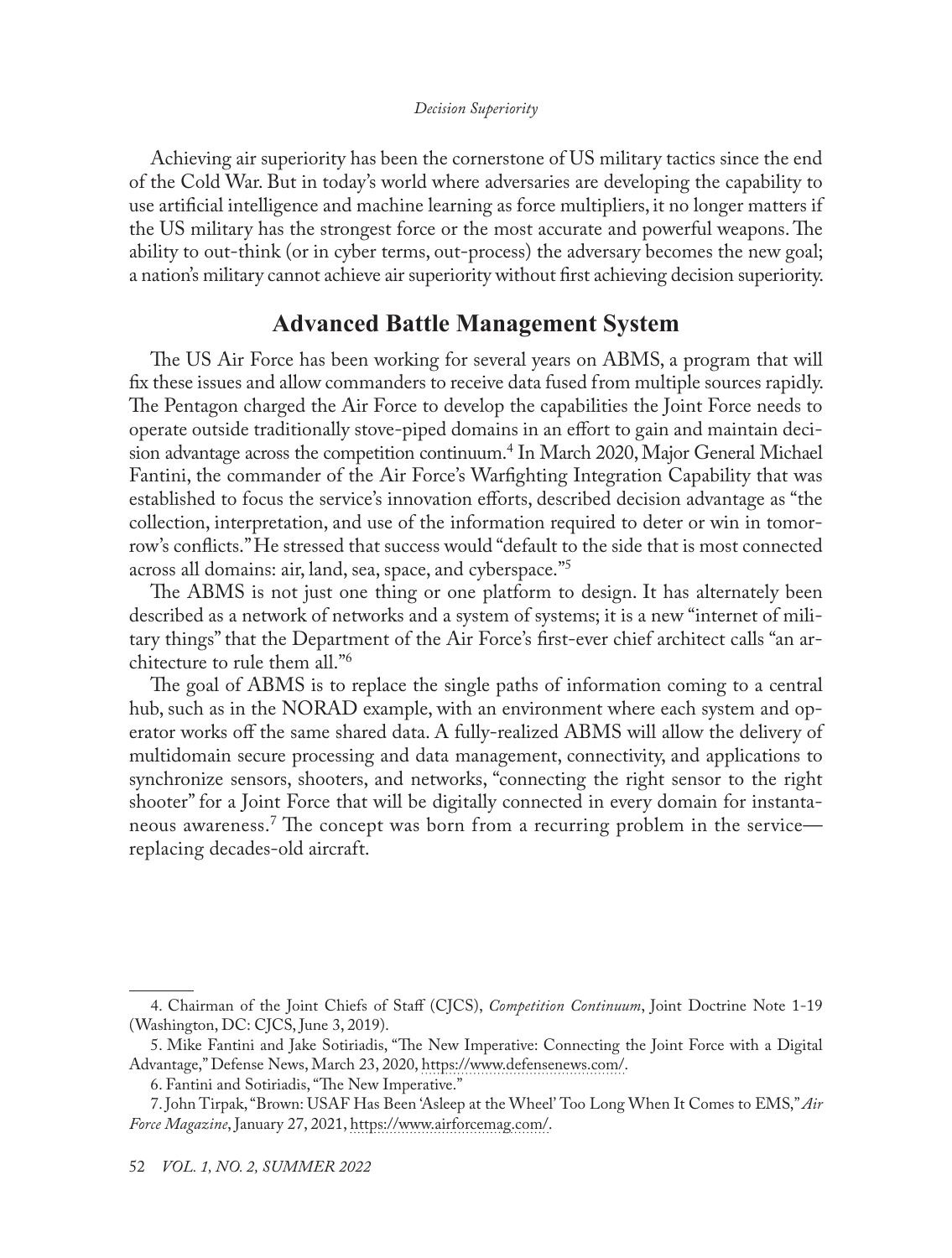# **The New JSTARS**

The E-8C joint surveillance and target attack radar system ( JSTARS) aircraft was designed during the 1980s and first fielded in 1991, just as the Cold War it was originally designed to support was coming to an end. The platform provides airborne ground surveillance, battle management, and command and control capabilities, and the US Air Force is still flying 16 of the aircraft 30 years later. Hence, at Robins Air Force Base, Georgia, the units deployed continuously to the Middle East for 18 years, the second longest deployment in US Air Force history.

In 2014, the Pentagon funded the research for a JSTARS replacement, and the defense industry had begun designing and testing new platforms as of 2015. But Air Force leadership realized that monolithic air and space operations centers, fed by aging JSTARS and E-3 airborne warning and control system (AWACS) platforms, were collectively not optimized for the speed, complexity, and lethality of future conflict. These "decades-old platforms" could not reliably leverage twenty-first-century technology, and "the supporting structures to enable future C2 either [did] not exist or require[d] maturation" to be fully effective.<sup>8</sup>

Further, the low-density/high-demand E-8C JSTARS and E-3 AWACS aircraft were known single points of failure. They were prime targets unable to operate for long in a peer competitor's battlespace, as sophisticated anti-access/area-denial capabilities, such as electronic warfare, cyber weapons, long-range missiles, and advanced air defense systems, were being developed.<sup>9</sup>

At the same time, the US military began to rethink its approach to Joint warfare. In 2016, the secretary of defense directed a new combat concept called "Air-Land Battle 2.0," an update to Cold War doctrine that would focus more on air, land, sea, space, and cyberspace operations.10 This approach soon became known as multidomain battle in the US Army and multidomain C2 in the Air Force.

Senior US Air Force generals began to think about equipping both legacy and new aircraft, manned and unmanned, with emerging technology, communications equipment, and sensors to conduct the ground surveillance mission previously assigned to the single JSTARS platform.<sup>11</sup> For this system to be effective, it needed to process a huge amount of data, including information from US Allies and partners. Thus in 2018, funding for a replacement JSTARS was diverted entirely to the Air Force's new multidomain C2 program that would support a DoD-wide effort known as JADC2.

<sup>8.</sup> John R. Hoehn, *Joint All-Domain Command and Control ( JADC2),* In Focus (Washington, DC: Congressional Research Service (CRS), updated January 21, 2022), [https://sgp.fas.org/.](https://sgp.fas.org/crs/natsec/IF11493.pdf)

<sup>9.</sup> Nishawn S. Smagh and John R. Hoehn, *Defense Capabilities: Joint All-Domain Command and Control*, In Focus (Washington, DC: CRS, April 6, 2020), [https://crsreports.congress.gov/](https://crsreports.congress.gov/product/pdf/IF/IF11493/2).

<sup>10.</sup> Sydney J. Freedburg Jr., "DepSecDef Offers Dough for Army Multi-Domain Battle," Breaking Defense, October 4, 2016, [https://breakingdefense.com/.](https://breakingdefense.com/2016/10/depsecdef-work-offers-dough-for-army-multi-domain-battle/)

<sup>11.</sup> Nathan Strout, "Congress Dealt ABMS a Blow but Experts See Progress That Could Help at Budget Time," C4ISRNET, June 15, 2021, [https://www.c4isrnet.com/.](https://www.c4isrnet.com/battlefield-tech/c2-comms/2021/06/15/part-2-congress-dealt-abms-a-blow-but-experts-see-progress/)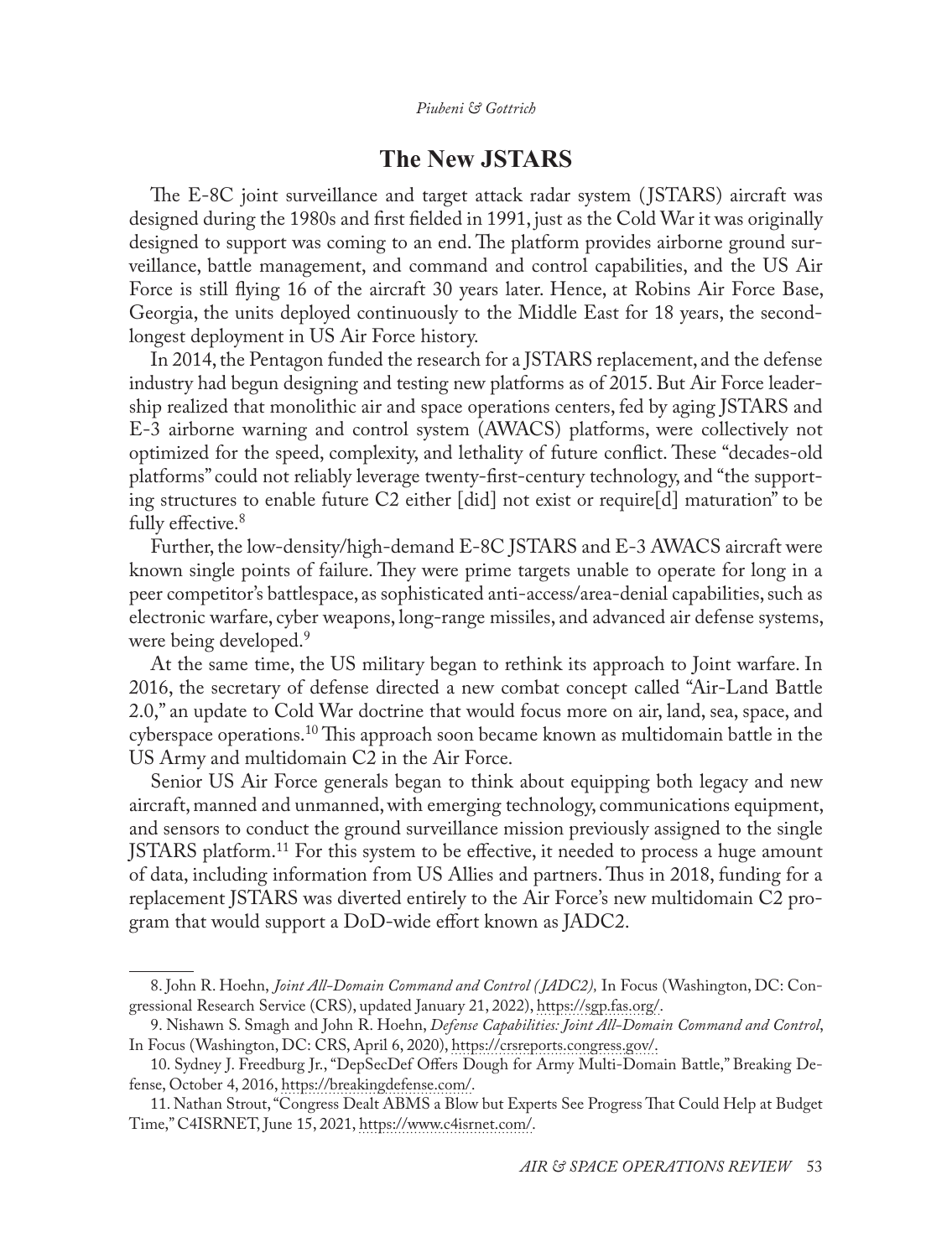*Decision Superiority*

# **The Advent of JADC2**

In September 2020, the assistant secretary of the Air Force (Acquisitions, Technology, and Logistics) noted, "It is a shame that people come into our service connected to almost everything in their personal lives, and they come work in a military where they're connected to almost nothing,"12 This observation highlights how the military has lagged behind the civil sector when incorporating digital enhancements. Huge DoD contracts produced equipment designed to be sustained for decades with little regard to upgrades or interconnectivity with systems in the other services or even within their own. For example, the Air Force's prized fifth-generation aircraft platforms, the F-22 and F-35, were built with different communication networks that are incompatible and thus require a third platform (e.g., the ABMS Airborne Edge Node) to share data between the two.<sup>13</sup>

Department leadership realized technology is changing so rapidly that success in future combat will come to organizations with integrated, networked forces that can share the most information. Accordingly, in 2021 the Department of Defense crafted a strategy that allows commanders to rapidly understand the battlespace, direct forces faster than the enemy, and deliver effects to and through any domain necessary.<sup>14</sup> This concept was given the moniker Joint All Domain Command and Control.

The concept of JADC2 is as a DoD umbrella: The Joint Staff sets the policies, doctrine, requirements, and common standards for the data. At the same time, the services develop the applicable technology, which the Department of the Air Force is doing through ABMS. The Army and the Navy have JADC2 programs called Project Convergence and Project Overmatch, respectively, and the services are in the early stages of coordinating their efforts. In 2021, the Joint Chiefs of Staff chief information officer observed that the new JADC2 approach would "bring order to our efforts in the command and control arena to sense, make sense and act all at the speed of relevance."15

Despite the challenges, Secretary of Defense Lloyd Austin declared his intent to make JADC2 one of his top priorities while at the same time recognizing that bringing Allies and partners into this new realm was paramount to deter competitors.<sup>16</sup> Hence, data interoperability and data replication and distribution are crucial attributes of JADC2. Further, integrity and security of this data will be necessary to build trust among the services, Allies, and partners.

<sup>12.</sup> William Roper, quoted in Yasmin Tadjdeh, "Advanced Battle Management System Faces Headwinds," *National Defense* (September 2020): 42, [http://digital.nationaldefensemagazine.org/](http://digital.nationaldefensemagazine.org/publication/?i=671558&p=44).

<sup>13.</sup> Brian W. Everstine, "Air Force's New Plan for ABMS: Smaller Budget, Clearer Schedule," *Air Force Magazine*, June 25, 2021, [https://www.airforcemag.com/.](https://www.airforcemag.com/air-forces-new-plan-for-abms-smaller-budget-clearer-schedule/)

<sup>14.</sup> Jackson Barnett, "Secretary of Defense Austin Approves JADC2 Strategy," FEDSCOOP, June 4, 2021, [https://www.fedscoop.com/secretary-of-defense-austin-approves-jadc2-strategy/.](https://www.fedscoop.com/secretary-of-defense-austin-approves-jadc2-strategy/)

<sup>15.</sup> Carol Collins, "DoD's JADC2 Strategy Leverages AI Technology, Common Data Fabric to Develop Digital Infrastructure," GOVCONWIRE, August 20, 2021, [https://www.govconwire.com/.](https://www.govconwire.com/2021/08/dod-jadc2-concept-seeks-to-use-ai-common-data-fabric-for-digital-infrastructure/)

<sup>16.</sup> Greg Hadley, "Pentagon Announces JADC2 Implementation Plan, Unclassified Strategy," *Air Force Magazine*, March 21, 2022, [https://www.airforcemag.com/](https://www.airforcemag.com/pentagon-announces-classified-jadc2-implementation-plan-unclassified-strategy/).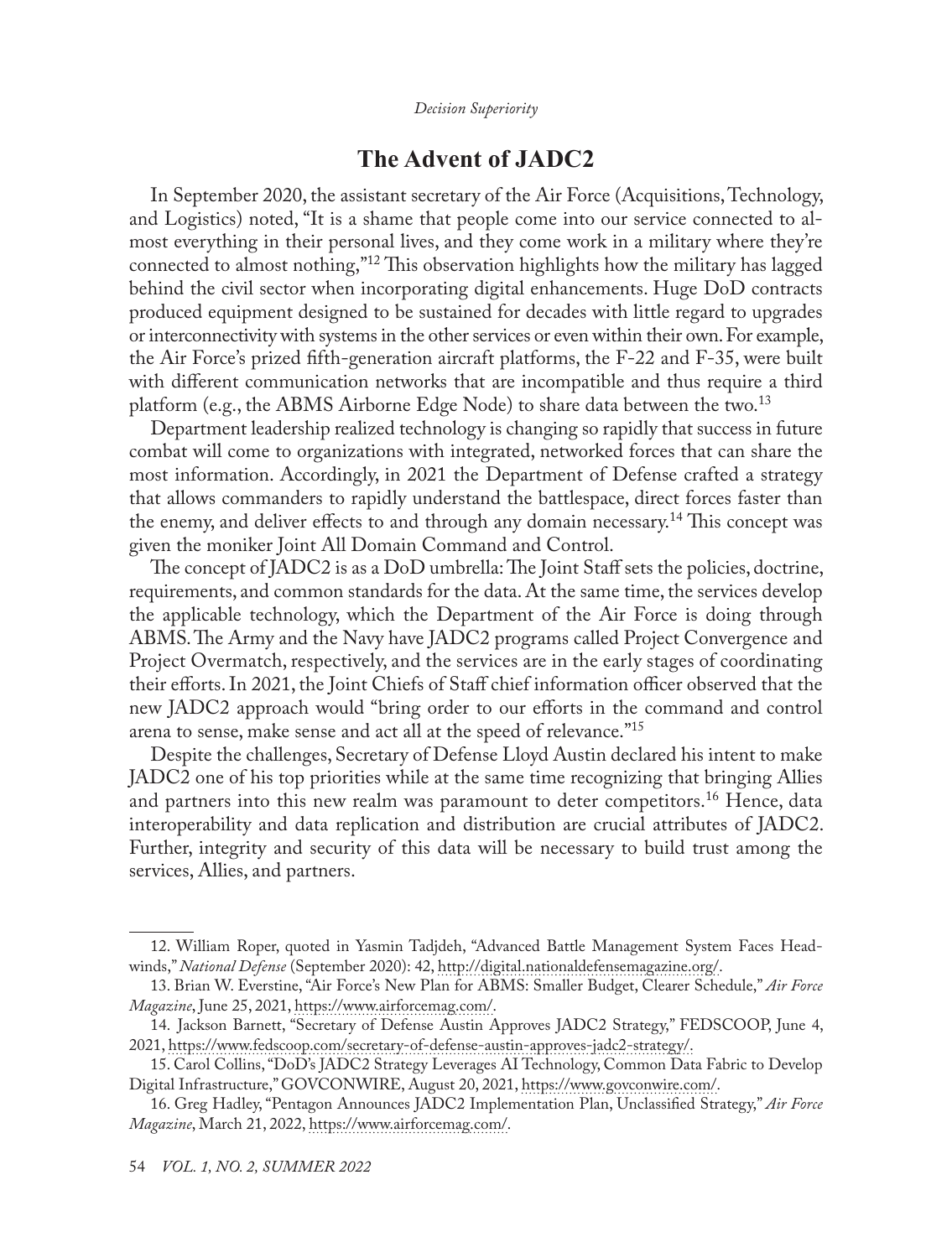# **JADC2 Challenges**

Joint all-domain command and control may be a hard concept to grasp as the terminology is not entirely grounded in hardware or software solutions but rather in " 'ethereal terms' " like "redundancy, resilient architecture, and information at the 'speed of relevance.' "17 Establishing JADC2 is about looking at the realm of the possible, building for now while keeping an eye on emerging technologies and their easy integration into the capabilities of tomorrow.<sup>18</sup> But first, it must overcome three major hurdles.

First, the centralized C2 architecture is currently not resilient enough in the case of a high-intensity conflict wherein C2 nodes would be the first targets. Simply trading the JSTARS and AWACS aircraft with these nodes makes them the most attractive and vulnerable chinks in the US armor. Distributed network operations will thus be a key center of gravity for JADC2.

Second, for the system to process fast enough to "sense, make sense and act" with data from every domain, the US military must heavily rely on the unproven and not-yet-fully trusted concepts of artificial intelligence and machine learning. It is easier to build the user interface and inputs of a system; the industrial base has been doing this for decades. But now the military needs a system that automatically collects that data and feeds artificial intelligence to make the best decision.<sup>19</sup> Moreover, the commanders must trust the recommended data and decisions (a rather large paradigm shift for those born before the digital revolution).

Third, the individual services' size and range of inventory are so extensive (e.g., the Army, renowned for its ground forces, also has boats, airborne electronic warfare, and intelligence, surveillance, and reconnaissance assets) that each has become accustomed to operating virtually independently in the other domains. Retrofitting equipment on all these platforms to communicate with the other services may be cost prohibitive. Contrast this with smaller Allied armies that have no alternative but to work jointly. The French military, for example, has created technical solutions, such as Scorpion and Connect@ero, to communicate natively between services.<sup>20</sup>

While the Joint Staff established the overall concept of JADC2, Air Force Futures wrote the service supporting concept. The Department of the Air Force's ABMS crossfunctional team leads a capability development campaign through which war fighters can discover the latest ABMS tools and concepts. Moreover, test flag exercises (including Orange, Emerald, and Black Flags) are executed every trimester to test the survivability

<sup>17.</sup> Ryan Dean and Nancy Temple, *CDA Institute: NORAD Modernization Forum, Third Report, JADC2/ JADO* (Ottawa, ON: Conference of Defence Associations, September 9, 2020), 4, [https://cdainstitute.ca/](https://cdainstitute.ca/wp-content/uploads/2020/10/JADC2JADO-CDAI-OCT-28.pdf).

<sup>18.</sup> Dean and Temple, *NORAD Modernization*.

<sup>19. &</sup>quot;Western Air Defense Sector Helps Shape ABMS," North American Aerospace Defense Command, September 21, 2020, [https://www.norad.mil/.](https://www.norad.mil/Newsroom/Article/2359676/western-air-defense-sector-helps-shape-abms/)

<sup>20.</sup> Philippe Gros, "The Tactical Cloud: A Key Element of Future Combat Air System," Note, no. 19 (Paris: Fondation pour la Recherche Stratégique, October 2, 2019), [https://www.frstrategie.org/en/.](https://www.frstrategie.org/en/publications/notes/tactical-cloud-key-element-future-combat-air-system-2019)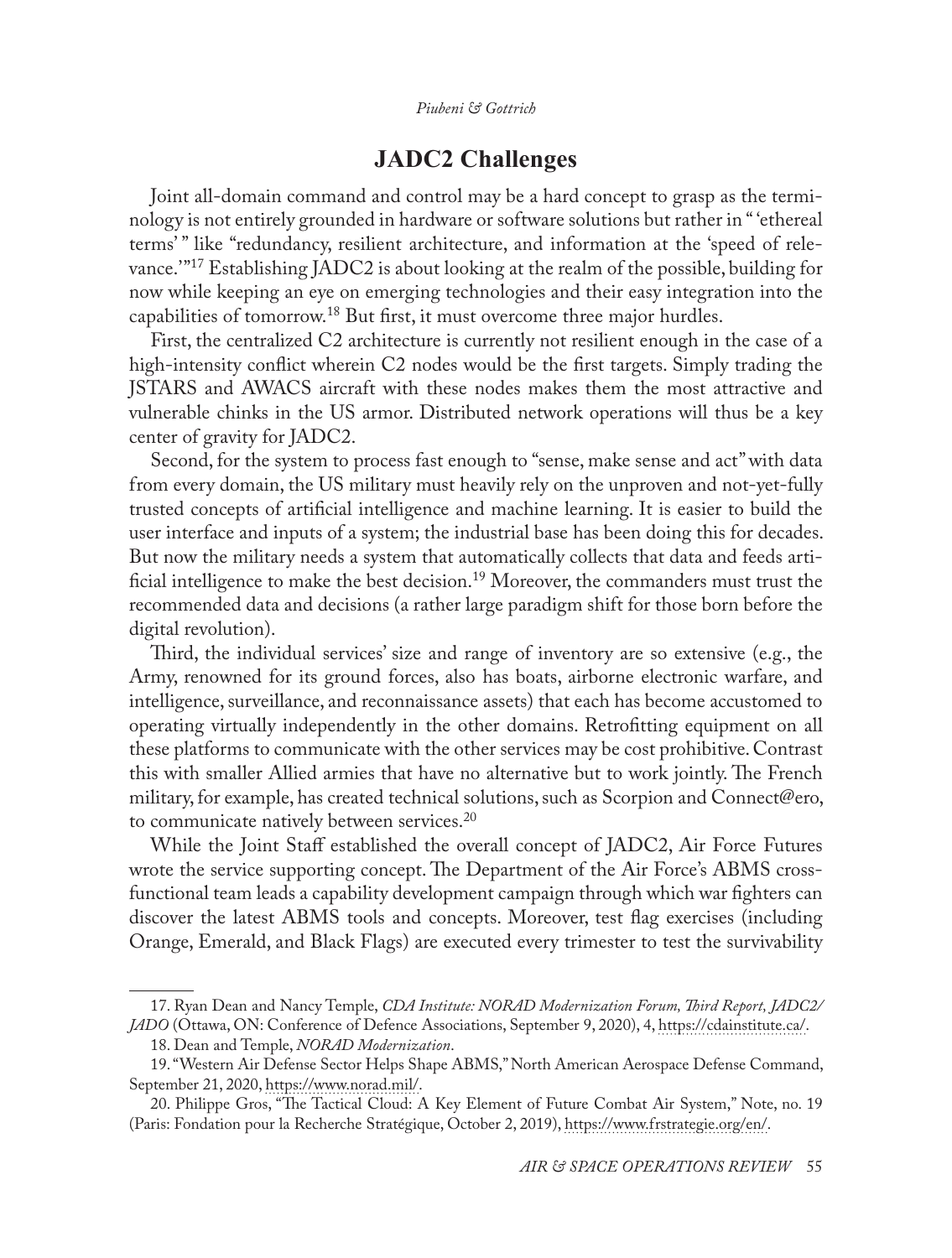and lethality of new capability releases. These exercises underscore the relevance of new weapons and tactics in a multidomain environment.

The end state of an operational ABMS is a command-and-control construct composed of processes and systems that compress decision-making cycles to converge effects across domains and enable integrated operations across the planet. Speed is the key. But even as units across the Air Force are dedicating efforts to bring ABMS to fruition, some challenges remain.

China produces vast amounts of data; this is, in fact, one of their instruments of power. To compete, ABMS will have to be agile, fast, and unpredictable by relying on a networkcentric rather than platform-centric architecture. How will existing, legacy systems such as JSTARS process these terabytes of information? As technology improves, sensors, equipment, and operators can become oversaturated with data, causing latency issues. 80 percent of US Air Force aircraft are fourth generation or older; retrofitting them with modern command and control systems may cost too much. The challenge lies in enabling old platforms to communicate with fifth- and sixth-generation aircraft. One cannot play iTunes music files on a record player or try to link a Commodore 64 to the internet.

# **Enabling Allies and Partners**

When the United States goes to war in the future, it will rely on its Allies and partners. The ability to count on these nations' militaries is a force multiplier and a decisive advantage the United States has over its competitors, but over-classification and other restrictive policies are tremendous obstacles to sharing data. The US military is determined, however, to leverage technology to increase accessibility and data sharing among Allies and partners, fusing that network of networks in the form of universal workstations in coalition operations centers.<sup>21</sup> The goal is to let software or artificial intelligence, using set rules, appropriately share information with the coalition partners who need it.

In order to transform strategic intent into reality, Ally and partner industries must work side-by-side to allow components (such as black boxes) to speak to each other or allow aircraft systems to decrypt and use data generated by other aircraft. A bigger challenge is ensuring that ABMS will be fully compatible with the federated mission networking being developed by NATO to streamline and standardize communications among the 30 member nations.<sup>22</sup>

France and the United States have always been "day-one" players; our air forces are like-minded and can do things that only a few can. The ability to connect our sensors for

<sup>21.</sup> James N. Mattis, *Summary of the 2018 National Defense Strategy of the United States of America: Sharpening the American Military's Competitive Edge* (Washington, DC: Department of Defense, January 2018), [https://dod.defense.gov/](https://dod.defense.gov/Portals/1/Documents/pubs/2018-National-Defense-Strategy-Summary.pdf).

<sup>22. &</sup>quot;Federated Mission Networking," North Atlantic Treaty Organization, Allied Command Transformation (website), n.d., accessed May 12, 2022, [https://www.act.nato.int/](https://www.act.nato.int/activities/fmn)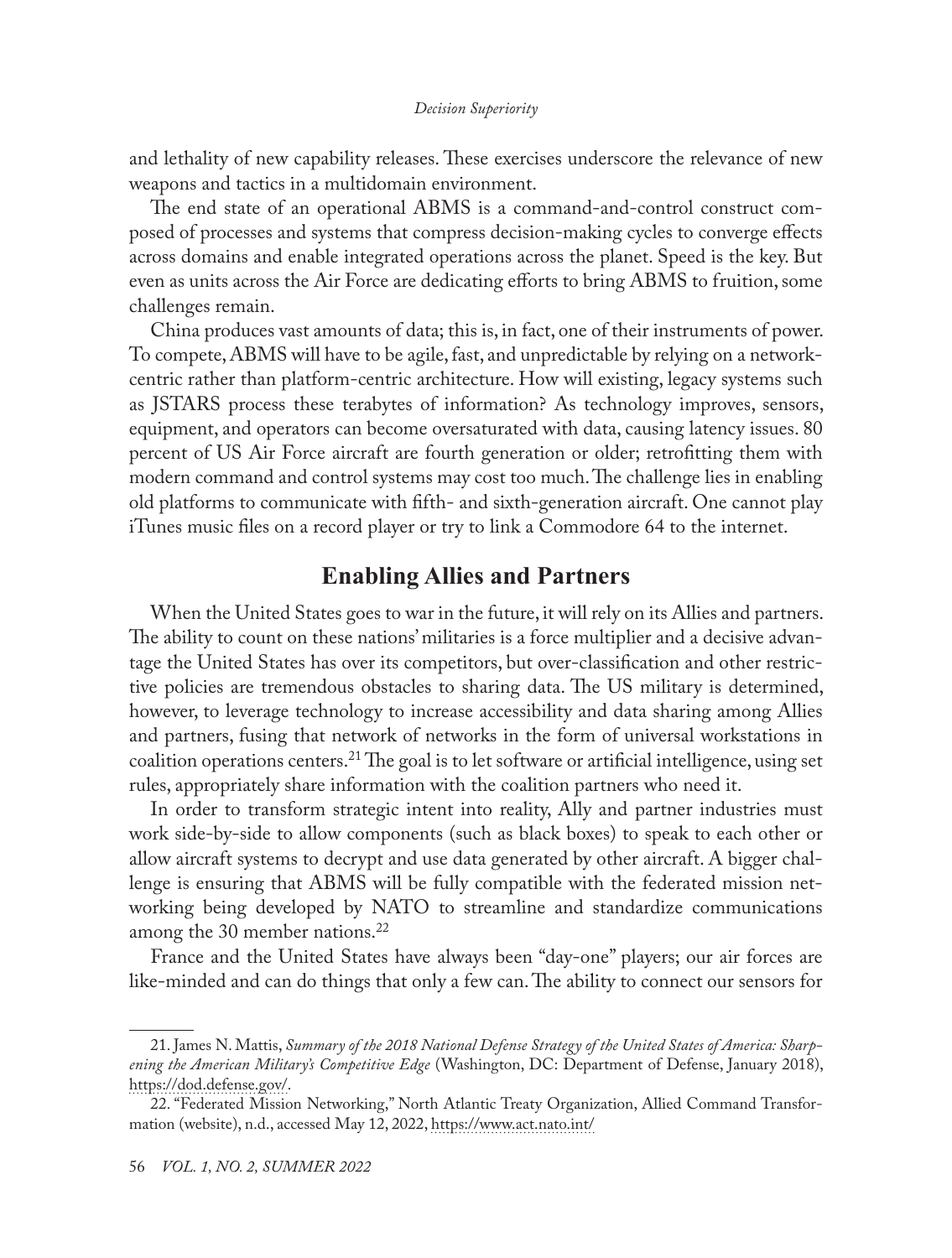the next fight needs to happen today so that our next-generation fighters and systems can operate smoothly in a new digital architecture.

Recent exercises, such as the May 2021 tri-nation Atlantic Trident in Mont-de-Marsan, have shown that even though the Rafale and F-35 can work together, they still cannot fully collaborate due to technological and classification issues. The ongoing collaboration between our air forces associated with the Rafale block F4 suggests better integration and a close future between the French assets and the F-35, envisioned as the quarterback of a future ABMS: the player who can enhance their teammates with the best view of what is going on in the field.

# **Additional Obstacles**

Despite these and other encouraging signs, many external challenges remain with this program. Moreover, the Department of the Air Force also must overcome numerous internal hurdles to deliver ABMS on time. Beyond the difficulty of sharing information with foreign partners, the US Air Force has not solved the problem of communicating with the other services, each with its own indigenous communications systems. The Air Force is torn between making existing equipment and policies work or starting from zero and building a system from the ground up, delaying implementation by decades. The resulting dilemma can only be resolved by achieving a balance between the two options.

Implementation will come with a price. How will the US military convince its civilian leadership controlling military funding that this new ABMS program is important (on top of all the other "important" things)? Congress did not tell the Department of Defense to pursue JADC2 and kept the purse strings closed tight. The House Report on the FY2021 Defense Appropriations Act critiqued the Air Force's ABMS request, citing weaknesses in the program that included "the absence of firm requirements, acquisition strategy, or cost estimate, as well as the unclear definition of responsibilities of the Chief Architect of the Air Force and other offices involved in executing the ABMS program."<sup>23</sup>

In 2021, the USAF transitioned ABMS leadership to a new, Pentagon-based crossfunctional team and shifted program responsibilities to the Department of the Air Force's Rapid Capabilities office. Messaging Department structural changes and priority shifts to Congress is critical to keeping the program funded.

Internal to the service itself, how can the Air Force balance ABMS with all the other must-do requirements such as paying for the next strategic nuclear bomber (B-21), additional F-35s, the Sentinel intercontinental ballistic missile, and a sixth-generation aircraft? Thus far, ABMS has the highest level of support. Despite all the programs competing for the same funding (including hypersonic and drone swarming), nuclear modernization

<sup>23.</sup> HR 166-453, *Department of Defense Appropriations Bill, 2021, Report of the Committee on Appropriations together with Minority Views [to accompany H.R. 7617*, 116th Cong. ( July 16, 2020), 294, [https://www](https://www.congress.gov/congressional-report/116th-congress/house-report/453) [.congress.gov/.](https://www.congress.gov/congressional-report/116th-congress/house-report/453)